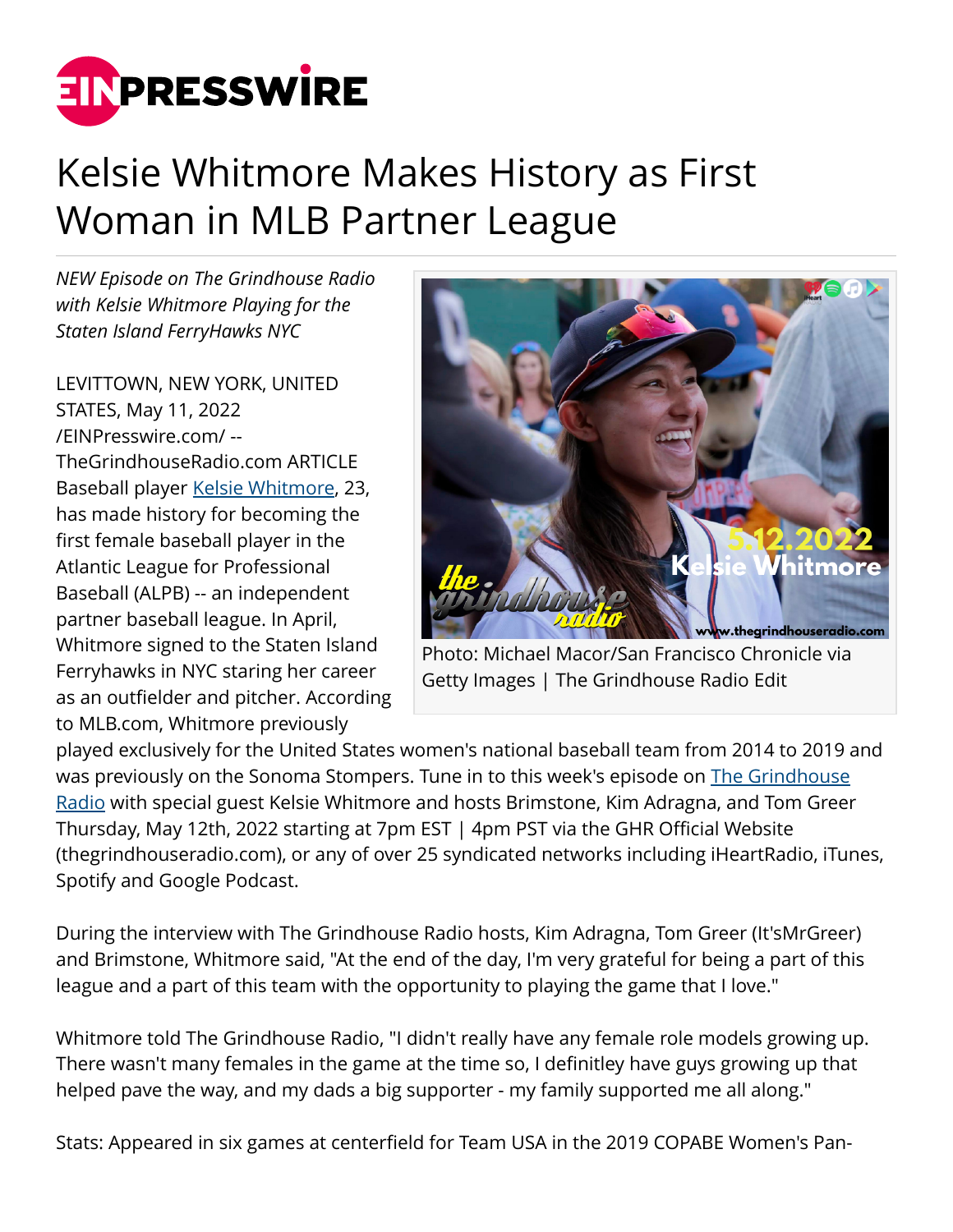American Championships...Batted .348 with four doubles, eight runs scored and eight RBIs...Also made two appearances on the mound, including one start, recording a 0.00 ERA...Tied for a team-leading five strikeouts while earning a win and allowing just one walk and one hit in 3.2 innings of work.

Appeared in seven games for Team USA at the 2018 World Baseball Softball Confederation Women's Baseball World Cup, including making two starts on the mound.

A member of the 2017 Women's National Team Development Program. (USA.com)

Follow Kelsie Whitmore on Social Media:

Twitter: @KelsieWhitmore

Instagram: @Kelsie\_Whitmore

About The Grindhouse Radio:

The Grindhouse Radio is an international award-winning a pop culture talk-based podcast that is currently syndicated on several digital & terrestrial radio networks (including iHeartRadio, iTunes, Google Play, Spotify and 19 syndicated networks) worldwide with celebrity guests from The Walking Dead, Disney movies, TV shows, voice actors, etc., and listenership of between 3.5 - 4 million weekly worldwide. GHR covers topics like news, comics, music, geeky gadgetry, sports, movies and more. These are all perfectly blended into a 2-hour show. The Grindhouse Radio releases new episodes every Thursday night at 7pm EST/4PM PST. To learn more about GHR and the cast go to [www.TheGrindhouseRadio.com](http://www.TheGrindhouseRadio.com)

For all things Grindhouse Related:

Facebook: @TheGrindhouseRadio

Twitter: @TheRealGHRadio

Instagram: @thegrindhouseradio

YouTube: The Grindhouse Radio

###

Kimberly Adragna - VP and On-Air Talent